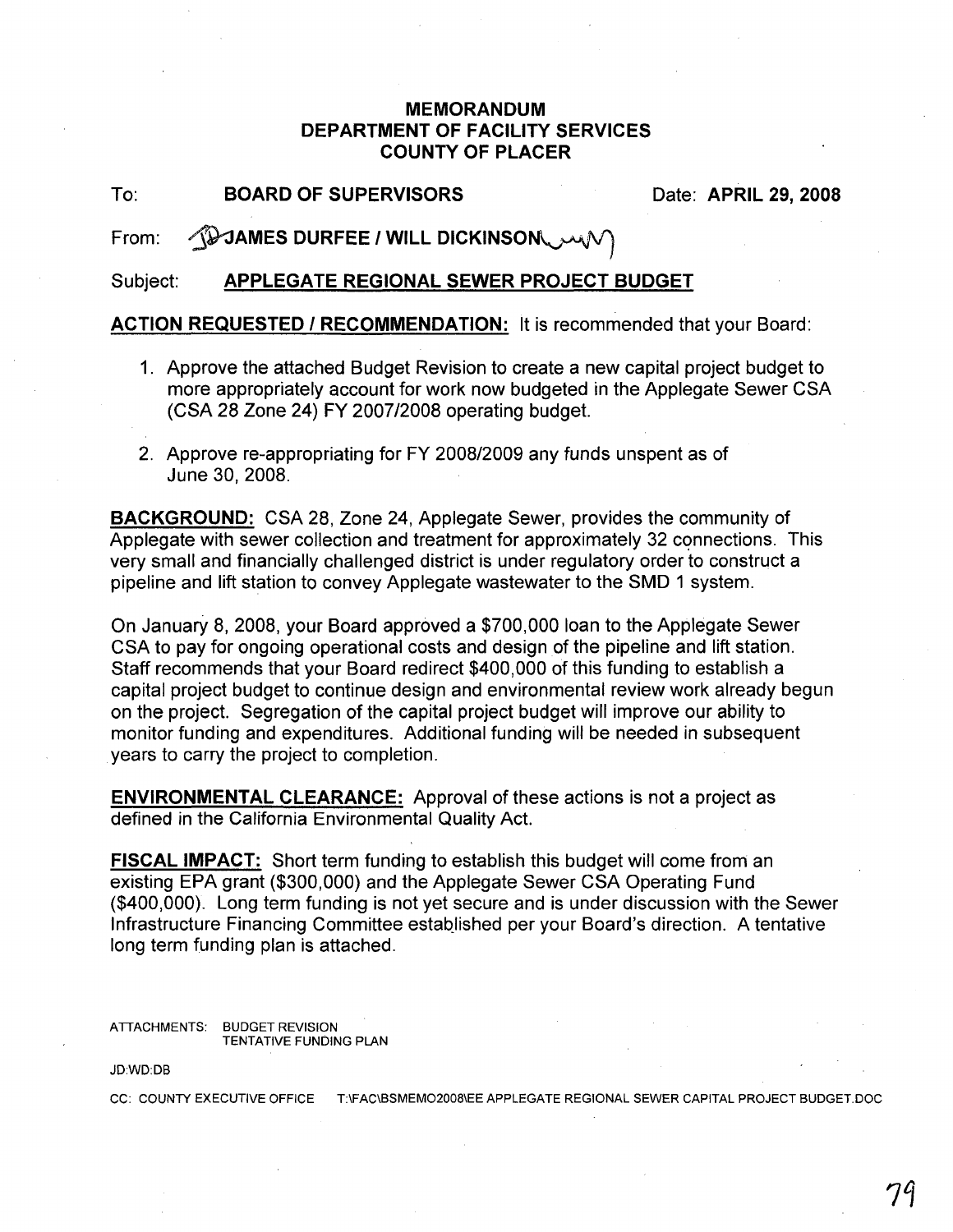| FOR CASH TRANSFERS & RESERVE CANCELLATIONS PLEASE PROVIDE THE FOLLOWING<br>Fund/subFund - OCA - PCA - G/L - Sub G/L                                |                                               |                                              |      |             |                                        |     |      | PLACER COUNTY                     |                        |                                 |                                      |                                           |     | PAS DOCUMENT NO.            |             |                          |                    |       |                  |                                                                                                                                                                                                                                |                                       |  |
|----------------------------------------------------------------------------------------------------------------------------------------------------|-----------------------------------------------|----------------------------------------------|------|-------------|----------------------------------------|-----|------|-----------------------------------|------------------------|---------------------------------|--------------------------------------|-------------------------------------------|-----|-----------------------------|-------------|--------------------------|--------------------|-------|------------------|--------------------------------------------------------------------------------------------------------------------------------------------------------------------------------------------------------------------------------|---------------------------------------|--|
| **Facility Services to do JE to transfer cash.                                                                                                     |                                               |                                              |      |             |                                        |     |      |                                   | <b>BUDGET REVISION</b> |                                 |                                      |                                           |     |                             |             |                          |                    |       |                  |                                                                                                                                                                                                                                |                                       |  |
| <b>POST DATE:</b><br>Χ                                                                                                                             |                                               |                                              |      |             |                                        |     |      |                                   |                        | <b>Cash Transfer Required</b>   |                                      |                                           |     |                             |             |                          | Auditor-Controller |       |                  |                                                                                                                                                                                                                                |                                       |  |
| DEPT<br>NO.                                                                                                                                        | <b>DOC</b><br><b>TYPE</b>                     | <b>TOTAL LINES</b><br><b>Total \$ Amount</b> |      |             |                                        |     |      |                                   |                        |                                 | <b>Reserve Cancellation Required</b> |                                           |     |                             |             |                          |                    |       | County Executive |                                                                                                                                                                                                                                |                                       |  |
| 12                                                                                                                                                 | <b>BR</b><br>2,900,000.00<br>$\boldsymbol{6}$ |                                              |      |             |                                        |     |      | <b>Establish Reserve Required</b> |                        |                                 |                                      |                                           |     | <b>Board of Supervisors</b> |             |                          |                    |       |                  |                                                                                                                                                                                                                                |                                       |  |
| <b>ESTIMATED REVENUE ADJUSTMENT</b>                                                                                                                |                                               |                                              |      |             |                                        |     |      |                                   |                        | <b>APPROPRIATION ADJUSTMENT</b> |                                      |                                           |     |                             |             |                          |                    |       |                  |                                                                                                                                                                                                                                |                                       |  |
| DEPT<br>NO.                                                                                                                                        | T/C                                           | Rev                                          | Fund | Sub<br>Fund | <b>OCA</b>                             | PCA | OBJ3 | PROJ.                             | PROJ. DTL              | <b>AMOUNT</b>                   | DEPT<br>NO.                          | T/C                                       | Rev | <b>Fund</b>                 | Sub<br>Fund | <b>OCA</b>               | PCA                | OBJ 3 | PROJ.            | <b>PROJ. DTL</b>                                                                                                                                                                                                               | <b>AMOUNT</b>                         |  |
| $12 \,$                                                                                                                                            | 006                                           |                                              | 140  |             | 991078 91078                           |     | 8990 |                                   |                        | 400,000.00                      | 12                                   | 014                                       |     | 40                          |             | 991078 04825 4151 M      |                    |       |                  |                                                                                                                                                                                                                                | 700,000.00                            |  |
| 12 <sub>2</sub>                                                                                                                                    | 006                                           |                                              | 140  |             | 991078 91078                           |     | 7249 |                                   |                        | 300,000.00                      | 12                                   | 034                                       |     | 140                         |             |                          |                    |       |                  | 991078 04825  4151  704825 010000                                                                                                                                                                                              | 700,000.00                            |  |
|                                                                                                                                                    |                                               |                                              |      |             |                                        |     |      |                                   |                        |                                 |                                      | 12 015                                    |     |                             |             | 502 24 996824 96824 2555 |                    |       |                  |                                                                                                                                                                                                                                | 400,000.00                            |  |
|                                                                                                                                                    |                                               |                                              |      |             |                                        |     |      |                                   |                        |                                 |                                      | 12 014                                    |     |                             |             | 502 24 996824 96824 3778 |                    |       |                  |                                                                                                                                                                                                                                | 400,000.00                            |  |
|                                                                                                                                                    |                                               |                                              |      |             |                                        |     |      |                                   |                        |                                 |                                      |                                           |     |                             |             |                          |                    |       |                  |                                                                                                                                                                                                                                |                                       |  |
|                                                                                                                                                    |                                               |                                              |      |             |                                        |     |      |                                   |                        |                                 |                                      |                                           |     |                             |             |                          |                    |       |                  |                                                                                                                                                                                                                                |                                       |  |
|                                                                                                                                                    |                                               |                                              |      |             |                                        |     |      |                                   |                        |                                 |                                      |                                           |     |                             |             |                          |                    |       |                  |                                                                                                                                                                                                                                |                                       |  |
|                                                                                                                                                    |                                               |                                              |      |             |                                        |     |      |                                   |                        |                                 |                                      |                                           |     |                             |             |                          |                    |       |                  |                                                                                                                                                                                                                                |                                       |  |
|                                                                                                                                                    |                                               |                                              |      |             |                                        |     |      |                                   |                        |                                 |                                      |                                           |     |                             |             |                          |                    |       |                  |                                                                                                                                                                                                                                |                                       |  |
|                                                                                                                                                    |                                               |                                              |      |             |                                        |     |      |                                   |                        |                                 |                                      |                                           |     |                             |             |                          |                    |       |                  |                                                                                                                                                                                                                                |                                       |  |
|                                                                                                                                                    |                                               |                                              |      |             |                                        |     |      |                                   |                        |                                 |                                      |                                           |     |                             |             |                          |                    |       |                  |                                                                                                                                                                                                                                |                                       |  |
|                                                                                                                                                    |                                               |                                              |      |             |                                        |     |      |                                   |                        |                                 |                                      |                                           |     |                             |             |                          |                    |       |                  |                                                                                                                                                                                                                                |                                       |  |
|                                                                                                                                                    |                                               |                                              |      |             |                                        |     |      |                                   |                        |                                 |                                      |                                           |     |                             |             |                          |                    |       |                  |                                                                                                                                                                                                                                |                                       |  |
|                                                                                                                                                    |                                               |                                              |      |             |                                        |     |      |                                   | <b>TOTAL</b>           | 700,000.00                      |                                      |                                           |     |                             |             |                          |                    |       |                  |                                                                                                                                                                                                                                | <b>TOTAL</b> $\parallel$ 2,200,000.00 |  |
| REASON FOR REVISION: To appropriate General Fund loan and EPA grant revenue for the Applegate Regional Sewer project in the Capital Projects Fund. |                                               |                                              |      |             |                                        |     |      |                                   |                        |                                 |                                      |                                           |     |                             |             |                          |                    |       |                  |                                                                                                                                                                                                                                |                                       |  |
|                                                                                                                                                    |                                               |                                              |      |             |                                        |     |      |                                   |                        |                                 |                                      |                                           |     |                             |             |                          |                    |       |                  |                                                                                                                                                                                                                                |                                       |  |
|                                                                                                                                                    | Valerie Bayne<br>Prepared by<br>6803<br>Ext   |                                              |      |             |                                        |     |      |                                   |                        |                                 |                                      |                                           |     |                             |             |                          |                    |       |                  |                                                                                                                                                                                                                                |                                       |  |
| Department Head<br><u> 1990 - Jan Stein Berlin, mars and de Brandenberg (</u>                                                                      |                                               |                                              |      |             |                                        |     |      |                                   |                        |                                 |                                      | Date: 4/29/08                             |     |                             |             |                          |                    |       |                  |                                                                                                                                                                                                                                |                                       |  |
|                                                                                                                                                    | <b>Board of Supervisors</b>                   |                                              |      |             |                                        |     |      |                                   |                        |                                 |                                      |                                           |     |                             |             |                          |                    |       |                  | Page: the contract of the contract of the contract of the contract of the contract of the contract of the contract of the contract of the contract of the contract of the contract of the contract of the contract of the cont |                                       |  |
|                                                                                                                                                    |                                               |                                              |      |             |                                        |     |      |                                   |                        |                                 |                                      | Budget Revision # FOR INDIVIDUAL DEPT USE |     |                             |             |                          |                    |       |                  |                                                                                                                                                                                                                                |                                       |  |
| $\%$                                                                                                                                               |                                               |                                              |      |             | Distribution: ORIGINAL ONLY to Auditor |     |      |                                   |                        |                                 |                                      |                                           |     |                             |             |                          |                    |       |                  |                                                                                                                                                                                                                                | Rev 11/16/2004                        |  |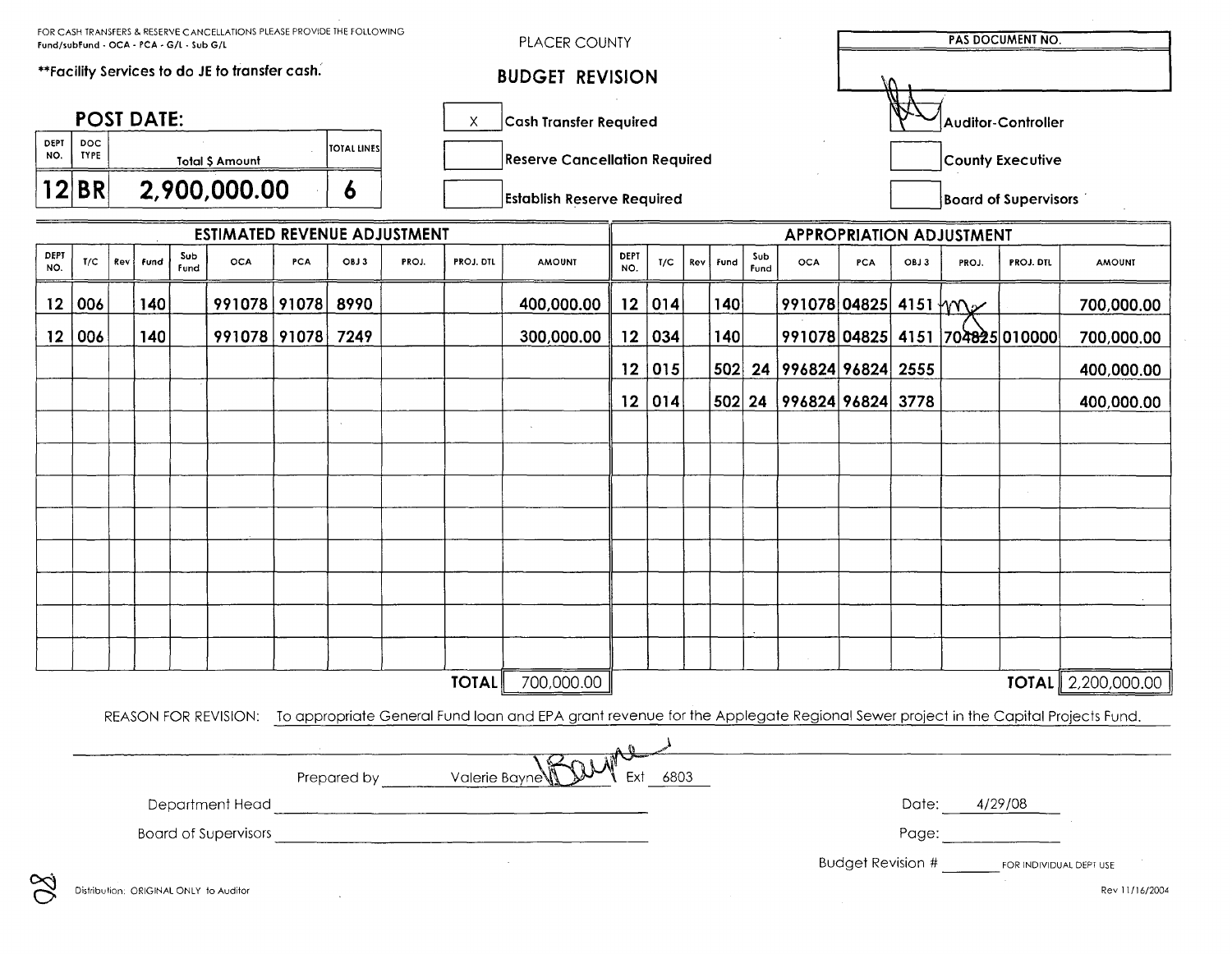## **APPLEGATE SEWER PROJECT**

 $\sim 10^{-1}$ 

 $\sim 10^{-1}$ 

 $\mathcal{A}^{\mathrm{c}}$  .

|                        | <b>FUNDING PLAN</b>        |               | yearly    | Projected | Projected | Projected | Projected | Projected |
|------------------------|----------------------------|---------------|-----------|-----------|-----------|-----------|-----------|-----------|
|                        |                            | <b>Budget</b> | total     | 2007-08   | 2008-09   | 2009-10   | 2010-11   | 2011-12   |
| <b>Funding Sources</b> |                            |               |           |           |           |           |           |           |
|                        | EPA grant                  | 500,000       | 500,000   | 300,000   | 200,000   |           |           |           |
|                        | <b>ACOE grant</b>          | 2,650,000     | 2,650,000 |           |           | 2,650,000 |           |           |
|                        | <b>CSA Revolving Fund</b>  | 400,000       | 400,000   | 400,000   |           |           |           |           |
|                        | unidentified source        | 5,729,406     | 5,729,406 |           |           | 5,729,406 |           |           |
|                        | other                      |               |           |           |           |           |           |           |
|                        | total                      | 9,279,406     | 9,279,406 | 700,000   | 200,000   | 8,379,406 |           |           |
|                        | <b>Expenditures</b>        |               |           |           |           |           |           |           |
|                        | <b>County Labor</b>        | 294,745       | 294,745   | 51,210    | 78,448    | 79,510    | 85,577    |           |
|                        | <b>Consultant Services</b> | 1,300,000     | 1,300,000 | 648,790   | 51,210    | 600,000   |           |           |
|                        | construction costs         | 7,400,000     | 7,400,000 |           |           | 7,400,000 |           |           |
|                        | other                      | 284,661       | 284,661   |           |           | 284,661   |           |           |
|                        | total                      | 9,279,406     | 9,279,406 | 700,000   | 129,658   | 8,364,171 | 85,577    |           |
|                        | account balance            | 0             | 0         | (0)       | 70,342    | 85,577    | 0         | $\Omega$  |

 $\sim 10^{-1}$ 

 $\sim$ 

 $\mathcal{L}^{\text{max}}_{\text{max}}$ 

 $\sim 10^{-1}$ 

 $\mathcal{L}^{\text{max}}_{\text{max}}$ 

 $\sim 10^7$ 

 $\sim 10^{-1}$ 

 $\sim 100$  km s

 $\sim 100$ 

 $\sim$ 

 $\sim 10^{-1}$ 

 $\sim$